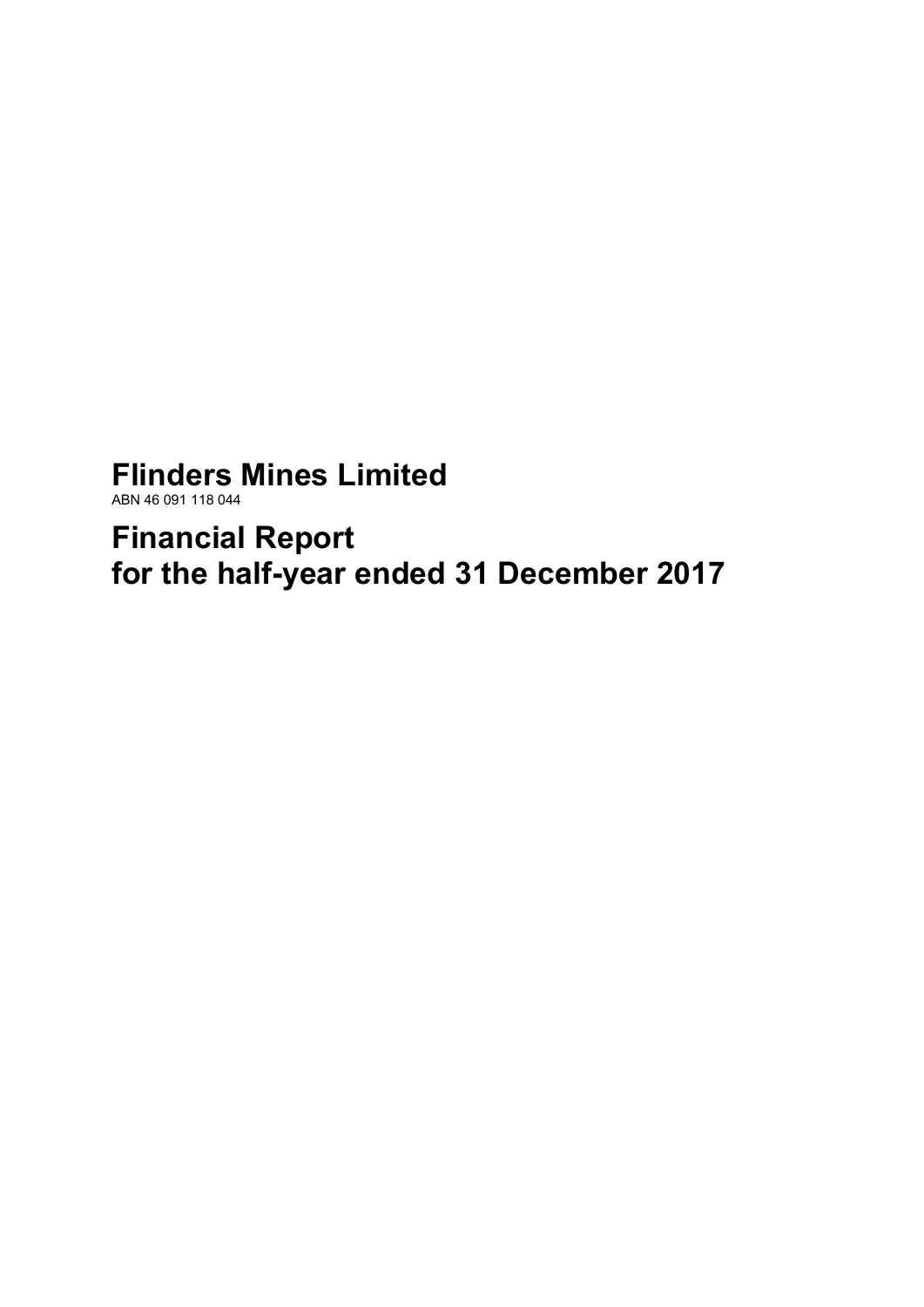## **Flinders Mines Limited Half-Year Report 31 December 2017**

## **Contents Page**

| <b>Corporate Directory</b>                  | 3  |
|---------------------------------------------|----|
| Directors' Report                           | 4  |
| Auditors Independence report                | 6  |
| <b>Financial Statements</b>                 |    |
| Directors' Declaration                      | 15 |
| Independent auditor's report to the members | 16 |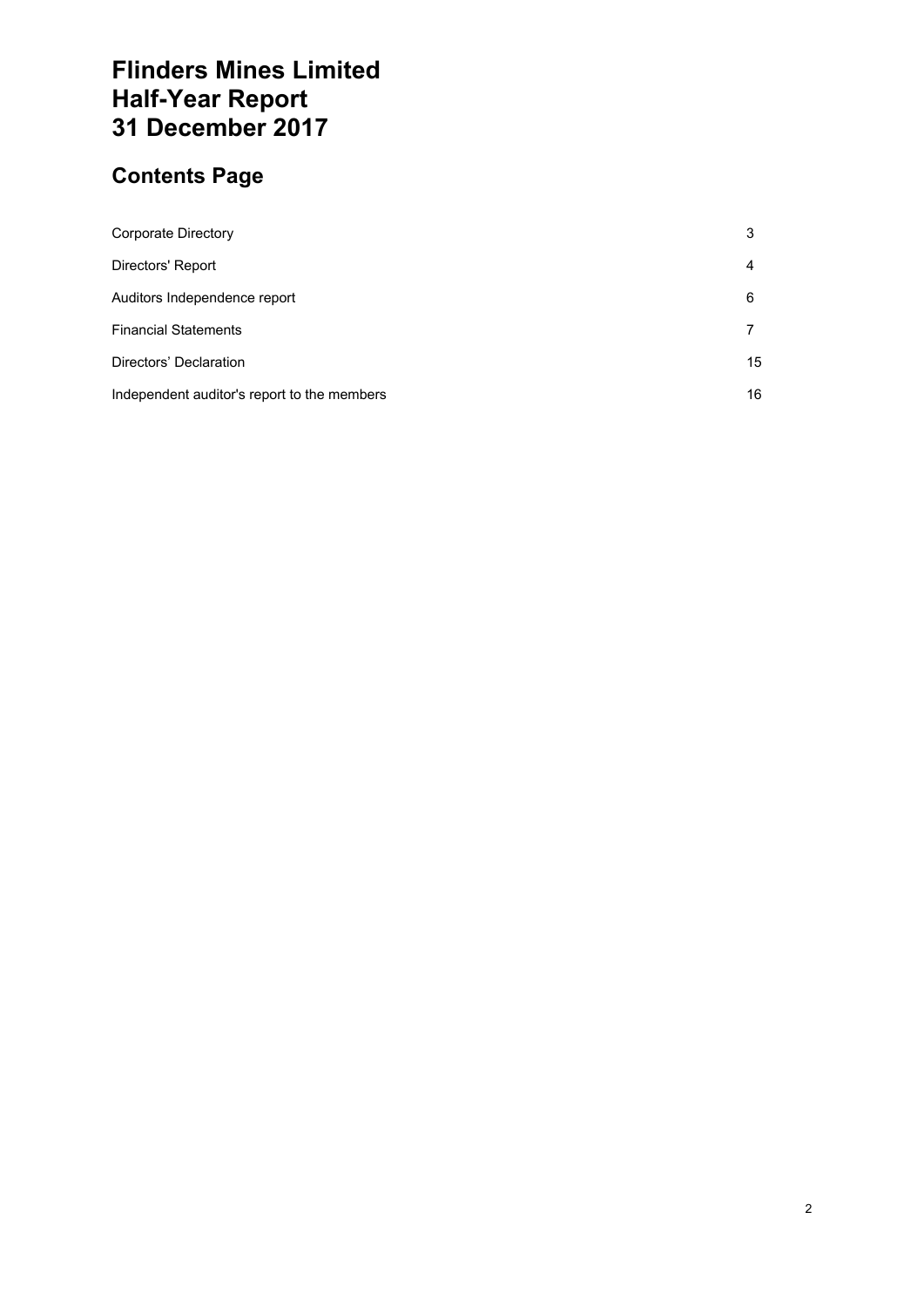#### **Corporate Directory**

#### **Board of Directors**

| Neil Warburton | Independent Non-Executive Chairman |
|----------------|------------------------------------|
| David McAdam   | Interim Executive Director         |
| Robert Kennedy | Independent Non-Executive Director |
| Michael Wolley | Non-Executive Director             |
| Evan Davies    | Non-Executive Director             |

#### **Company Secretary**

Shannon Coates

#### **Registered Office**

45 Ventnor Avenue West Perth WA 6005 Telephone: 08 9389 4483 Email: info@flindersmines.com Website: www.flindersmines.com

#### **Share Registry**

Computershare Investor Services Pty Ltd Level 11, 172 St Georges Terrace Perth WA 6000 Telephone: 08 9323 2000 Website: www.computershare.com.au

#### **Auditors**

KPMG 235 St Georges Terrace Perth WA 6000

#### **Securities Exchange Listing**

Shares in Flinders Mines Limited are quoted on the Australian Securities Exchange under trading code FMS.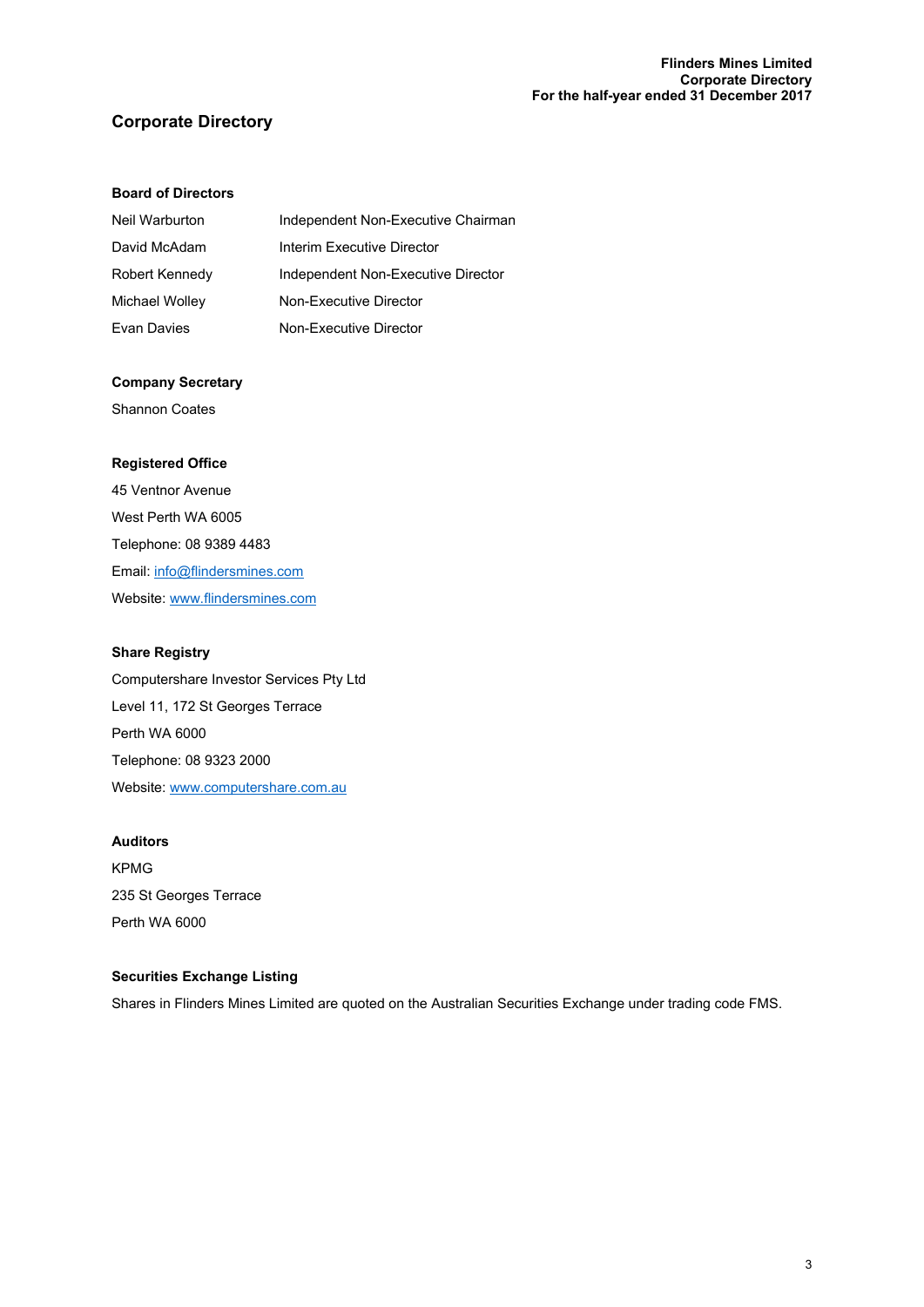#### **Directors' Report**

Your Directors present their report on the Consolidated Entity comprising Flinders Mines Limited (the "Company" or "Flinders") and its controlled entities ("the Group") for the half-year ended 31 December 2017.

#### **Directors**

The following persons held office as Directors of Flinders Mines Limited from the start of the financial year to the date of this report, unless otherwise stated.

| Neil Warburton | Independent Non-Executive Chairman     |
|----------------|----------------------------------------|
| David McAdam   | Interim Executive Director             |
| Robert Kennedy | Independent Non-Executive Director     |
| Michael Wolley | Non-Independent Non-Executive Director |
| Evan Davies    | Non-Independent Non-Executive Director |

#### **Operating Results and Financial Position**

The net loss after income tax for the half-year was \$0.967m (2016: \$1.165m).

#### **Review of Operations**

#### *Corporate*

On 6 November 2017, Flinders entered into a loan facility agreement with PIO Mines Pty Limited, a subsidiary of the Company's major shareholder TIO (NZ) Limited.

The short term loan facility is for a total of A\$5m, available in two tranches. As at 31 December 2017, Flinders has drawn down A\$3m of this loan facility. Subsequent to period end, Flinders drew down the remaining A\$2m of this loan facility.

The loan facility is unsecured and requires repayment on or before 30 June 2018. Interest is payable at the repayment date at a rate of 3.885% per annum.

The funds must be used to complete all work programmes associated with the maturation work currently being undertaken at the Pilbara Iron Ore Project ("PIOP").

#### *Pilbara Iron Ore Project, Western Australia*

During the half-year ended 31 December 2017, the Company made significant progress with the maturation work activities being undertaken at the PIOP.

All site based activities were completed by late November 2017, including metallurgical drilling, geotechnical drilling and hydrogeological drilling and related sampling as well as downhole geophysical testing.

As at 31 December 2017, all samples had been despatched to the laboratory, logged and head assayed, with laboratory analysis work underway. Wet testing and pilot plant work commenced early 2018. The Company anticipates that the analysis work will be completed during the March 2018 quarter.

Water modelling was completed during the period and the requirements updated for the potential production capacity of circa 45M dry tonnes per year. This analysis and associated water balance was submitted for regulatory review and assessment by the Department of Water and Environmental Regulation. Subsequent to period end, the Company received confirmation of the requested revised water allocation.

In the March 2018 quarter, the Company plans to progress resource assessment, preliminary mine planning and processing studies. On 1 March 2018, the Company released a revised JORC Code 2012 Resource Statement based on the results of the maturation activities.

As announced on 12 December 2017, the Railway (BBI Rail Aus Pty Ltd) Agreement Bill received Royal Assent and became an Act of Parliament. Whilst FMS has no existing commercial agreement in place with BBI Group Pty Ltd (BBIG), or any other potential provider, around infrastructure, the Company sees this progress by BBIG as a positive and encouraging step in unlocking one of the potential infrastructure options for the PIOP. The Company will consider all viable infrastructure options, including BBIG if available, following the completion of the maturation work.

#### *Canegrass, Western Australia*

The Company completed the planned field drilling and analysis work on the Canegrass tenements during the period. The drilling program conducted at Canegrass in November 2017, targeted Cobalt, Nickel, Copper soil and rock chip anomalies and included reverse circulation and air-core drilling. None of the drilling intersected any Cobalt, Nickel, Copper sulphide mineralisation of economic interest. Previous drilling on Canegrass where Copper, Cobalt and Platinum group elements were also analysed supports this result, with only low values of Cobalt and Platinum group elements associated with the Copper zones, and reinforces the conclusion that the prospects of any significant Cobalt and/or Platinum group elements mineralisation in the current tenure are negligible.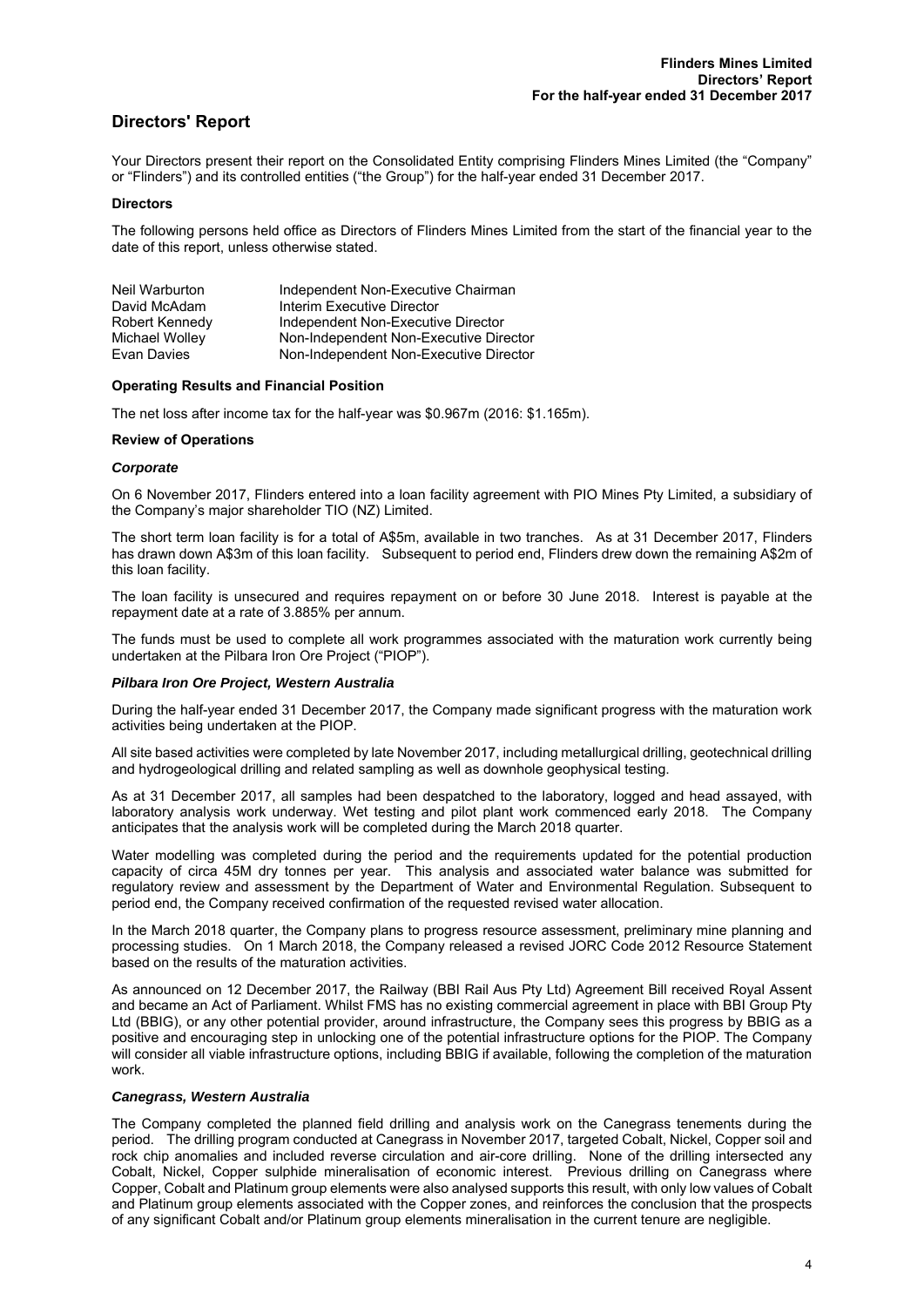An updated JORC Code 2012 Canegrass Vanadium Mineral Resource was announced to the ASX on 30 January 2018.

The Company continues to assess the next stages of development of the Canegrass tenements.

#### **Events Subsequent to the End of the Reporting Period**

On 19 January 2018, the Company drew the remaining A\$2m of the A\$5m loan facility provided by PIO Mines Pty Limited.

#### **Rounding**

The amounts contained in the financial report have been rounded to the nearest \$1,000 (unless otherwise stated) pursuant to the option available to the Company under ASIC Class Order 2016/191. The Company is an entity to which this class order applies.

#### **Auditor's independence declaration**

A copy of the auditor's independence declaration as required under section 307C of the *Corporations Act 2001* is set out on page 6.

This report is made in accordance with a resolution of Directors.

8lo

David McAdam Executive Director

Perth, Western Australia 13 March 2018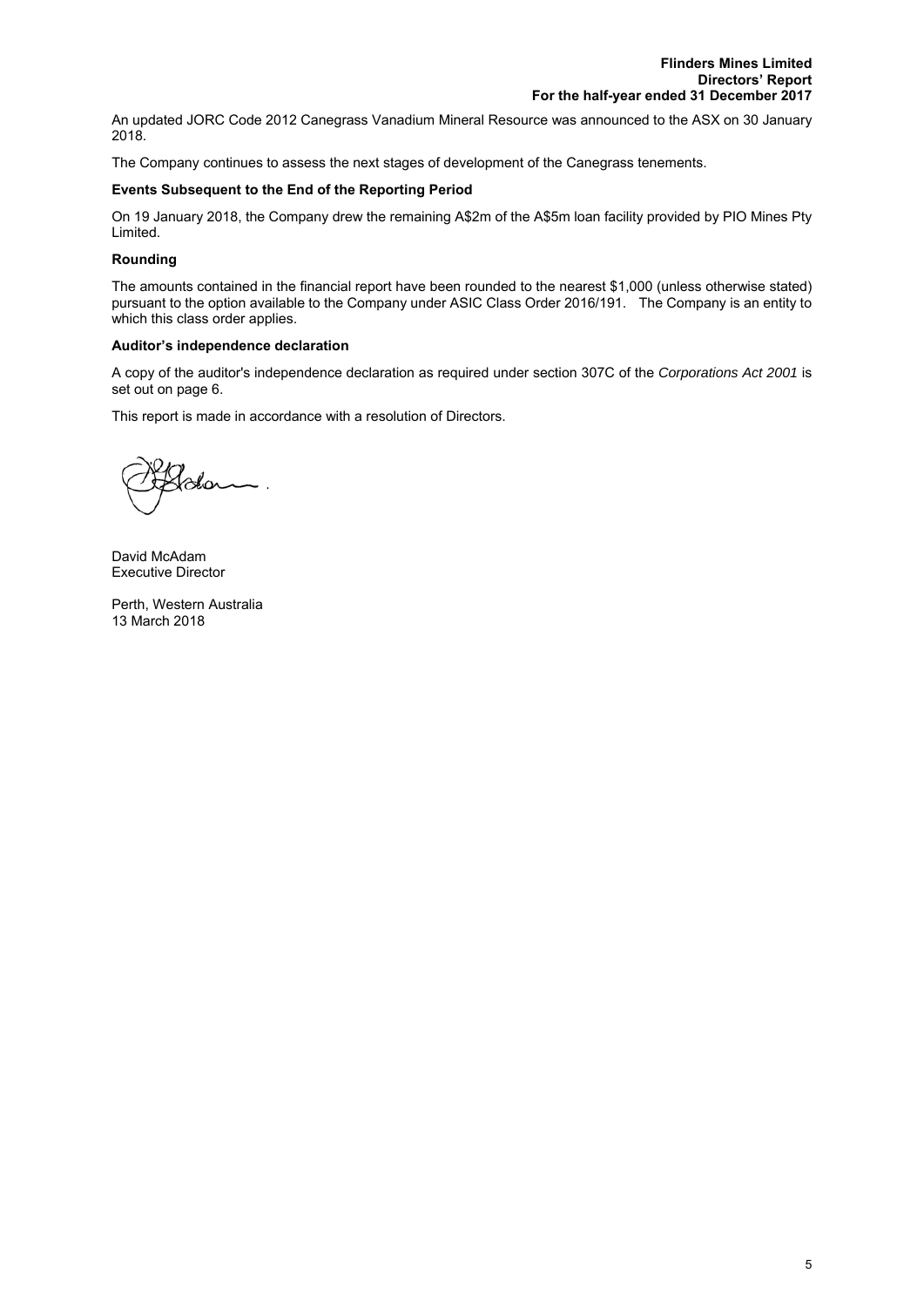

# Lead Auditor's Independence Declaration under Section 307C of the Corporations Act 2001

### To the Directors of Flinders Mines Limited

I declare that, to the best of my knowledge and belief, in relation to the review of Flinders Mines Limited for the half-year ended 31 December 2017 there have been:

- i. no contraventions of the auditor independence requirements as set out in the Corporations Act 2001 in relation to the review; and
- ii. no contraventions of any applicable code of professional conduct in relation to the review.

 $KPMG$ .

KPMG

R Gambitta Partner Perth 13 March 2018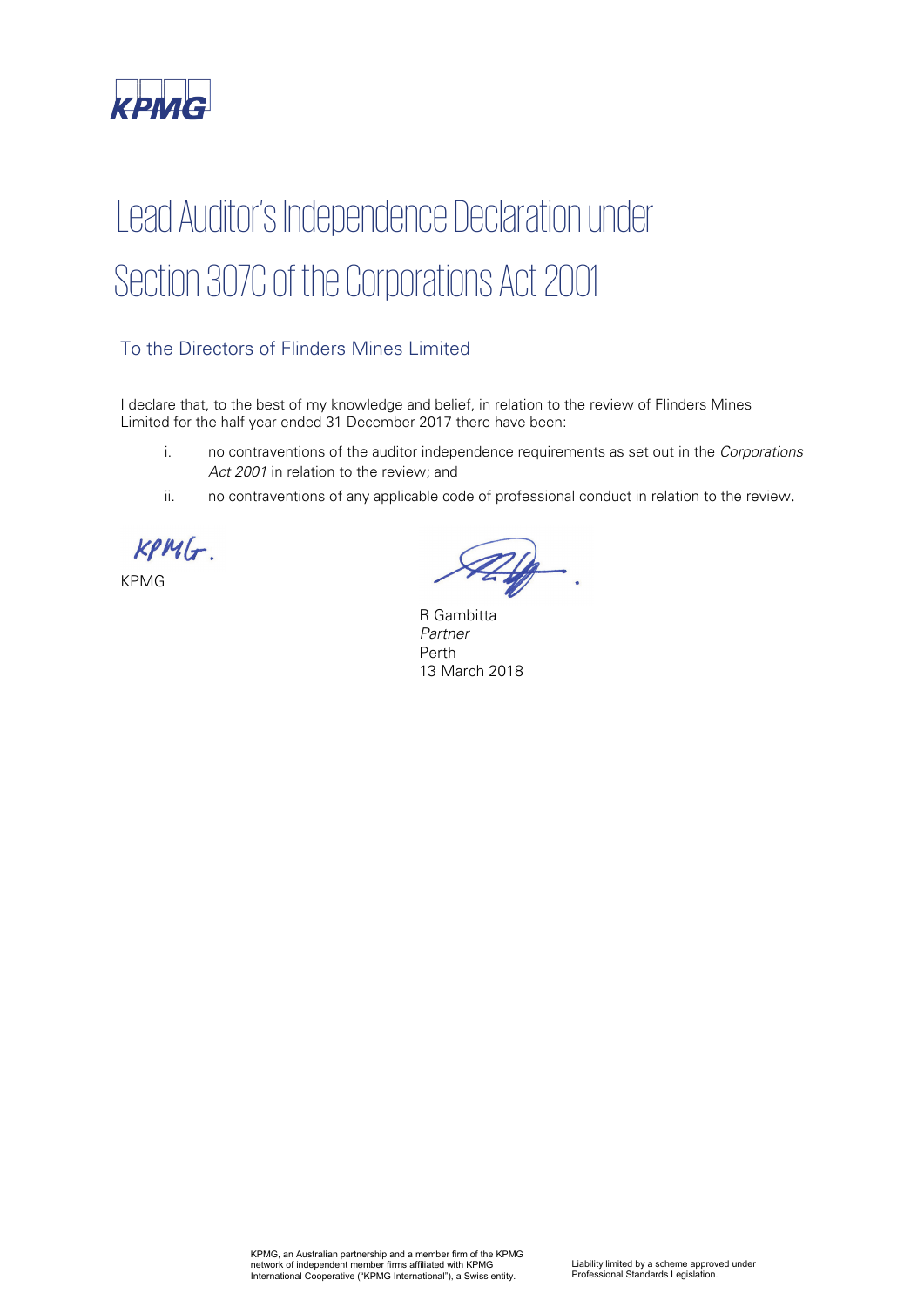#### **Flinders Mines Limited Consolidated Statement of Profit or Loss and Other Comprehensive Income For the half-year ended 31 December 2017**

|                                                                                            |              | 31-Dec-17 | 31-Dec-16      |
|--------------------------------------------------------------------------------------------|--------------|-----------|----------------|
|                                                                                            | <b>Notes</b> | \$'000    | \$'000         |
| Revenue from continuing operations                                                         |              |           |                |
| Other revenue                                                                              | 4            | 65        | 20             |
| Other income                                                                               | 4            | 35        |                |
| Administrative expenses                                                                    | 4            | (957)     | (1, 102)       |
| Other expenses                                                                             | 4            | (92)      | (58)           |
| Finance costs                                                                              | 4            | (18)      | (25)           |
| (Loss) before income tax                                                                   |              | (967)     | (1, 165)       |
| Income tax (expense)/benefit                                                               |              |           |                |
| (Loss) for the half-year                                                                   |              | (967)     | (1, 165)       |
| Item that may be reclassified to profit or loss                                            |              |           |                |
| Changes in the fair value of available-for-sale financial assets                           |              |           | 2              |
| Other comprehensive income for the half-year, net of tax                                   |              |           | $\overline{2}$ |
| Total comprehensive income for the year                                                    |              | (967)     | (1, 163)       |
| (Loss) is attributable to:                                                                 |              |           |                |
| <b>Owners of Flinders Mines Limited</b>                                                    |              | (967)     | (1, 165)       |
| Total comprehensive income for the half-year is attributable to:                           |              |           |                |
| <b>Owners of Flinders Mines Limited</b>                                                    |              | (967)     | (1, 163)       |
|                                                                                            |              | Cents     | Cents          |
| Earnings per share for loss attributable to the ordinary equity<br>holders of the Company: |              |           |                |
| Basic and diluted earnings per share                                                       |              | (0.031)   | (0.039)        |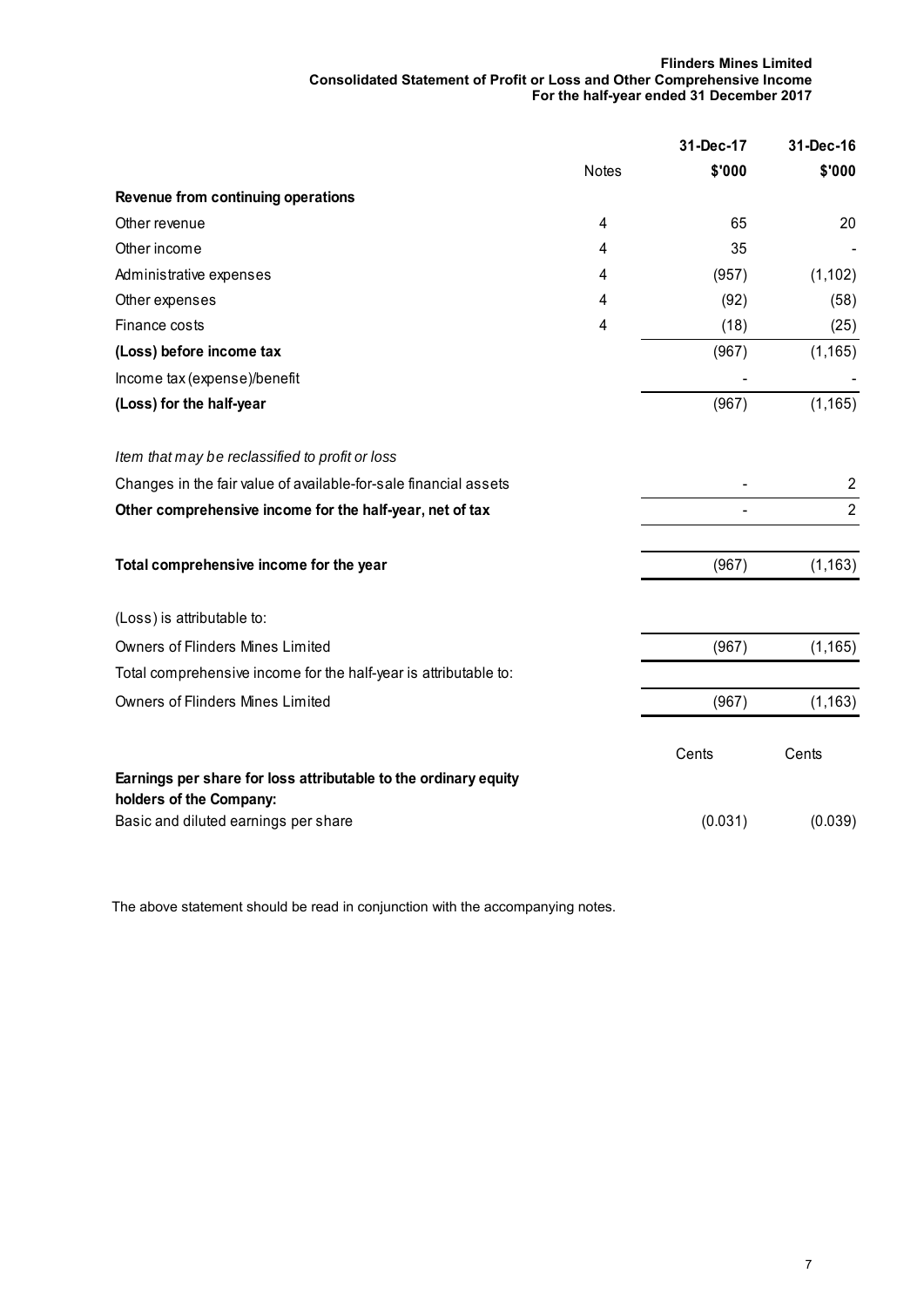|                                     | <b>Flinders Mines Limited</b><br><b>Consolidated Statement of Financial Position</b><br>As at 31 December 2017 |                |           |
|-------------------------------------|----------------------------------------------------------------------------------------------------------------|----------------|-----------|
|                                     |                                                                                                                | 31-Dec-17      | 30-Jun-17 |
|                                     | <b>Notes</b>                                                                                                   | \$'000         | \$'000    |
| <b>ASSETS</b>                       |                                                                                                                |                |           |
| <b>Current assets</b>               |                                                                                                                |                |           |
| Cash and cash equivalents           |                                                                                                                | 4,620          | 10,067    |
| Trade and other receivables         |                                                                                                                | 208            | 127       |
| Other current assets                |                                                                                                                | 496            | 467       |
| <b>Total current assets</b>         |                                                                                                                | 5,324          | 10,661    |
| Non-current assets                  |                                                                                                                |                |           |
| Available-for-sale financial assets |                                                                                                                |                | 3         |
| Exploration and evaluation          |                                                                                                                | 56,094         | 48,890    |
| Plant and equipment                 |                                                                                                                | 8              | 72        |
| Other non-current assets            |                                                                                                                | $\overline{7}$ | 7         |
| <b>Total non-current assets</b>     |                                                                                                                | 56,109         | 48,972    |
| <b>Total assets</b>                 |                                                                                                                | 61,433         | 59,633    |
| <b>LIABILITIES</b>                  |                                                                                                                |                |           |
| <b>Current liabilities</b>          |                                                                                                                |                |           |
| Trade and other payables            |                                                                                                                | 681            | 941       |
| Loans and borrowings                | 5                                                                                                              | 3,000          |           |
| Provisions                          |                                                                                                                | 43             |           |
| <b>Total current liabilities</b>    |                                                                                                                | 3,724          | 941       |
| <b>Total liabilities</b>            |                                                                                                                | 3,724          | 941       |
| <b>Net assets</b>                   |                                                                                                                | 57,709         | 58,692    |
| <b>EQUITY</b>                       |                                                                                                                |                |           |
| Contributed equity                  | $\,6\,$                                                                                                        | 138,843        | 138,859   |
| <b>Retained losses</b>              |                                                                                                                | (81, 134)      | (80, 167) |
| <b>Total equity</b>                 |                                                                                                                | 57,709         | 58,692    |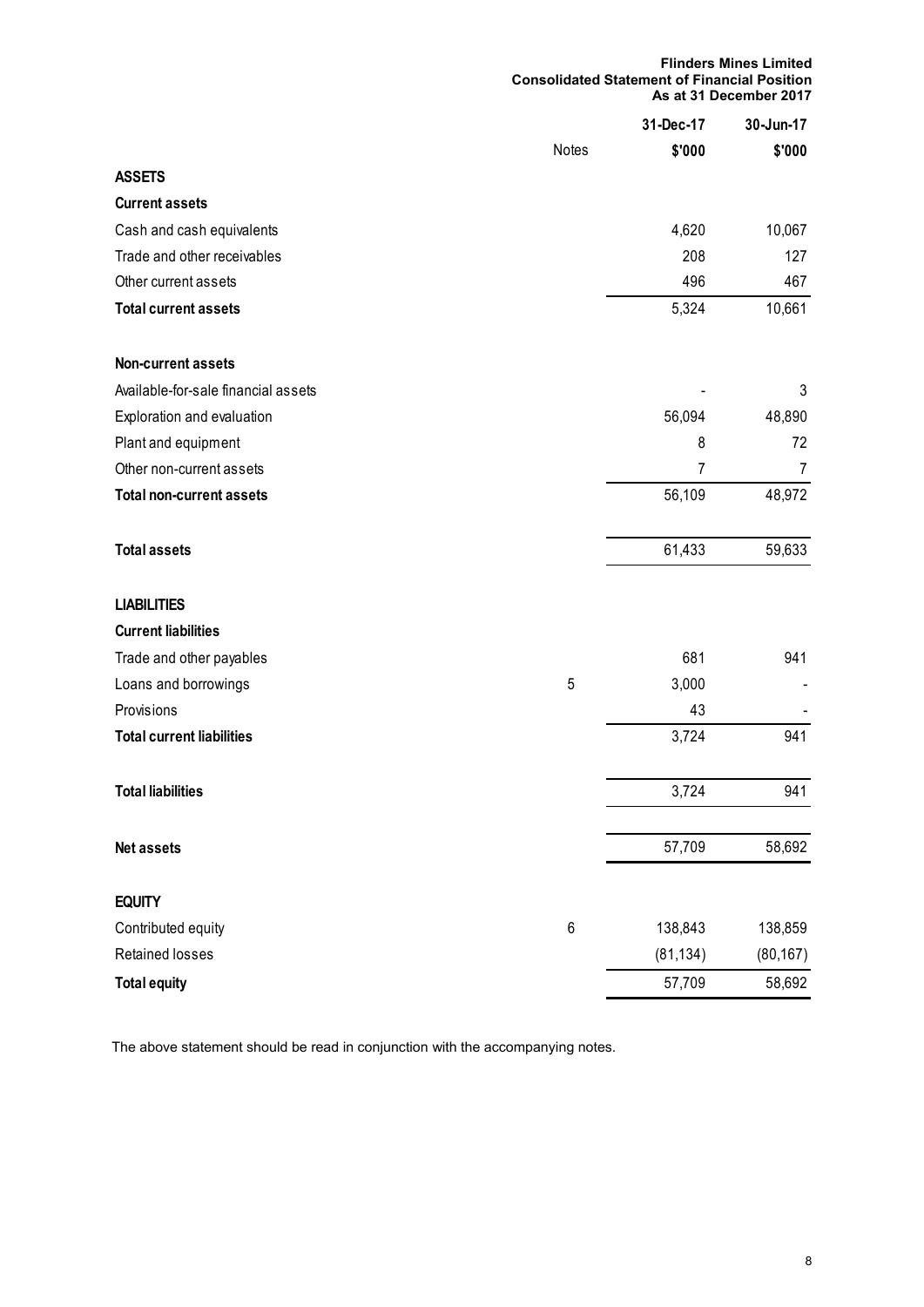#### **Flinders Mines Limited Consolidated Statement of Changes in Equity For the half-year ended 31 December 2017**

|                                                           | <b>Contributed</b><br>equity | <b>Available for</b><br>sale asset<br>reserve | <b>Retained</b><br><b>losses</b> | <b>Total equity</b> |
|-----------------------------------------------------------|------------------------------|-----------------------------------------------|----------------------------------|---------------------|
|                                                           | \$'000                       | \$'000                                        | \$'000                           | \$'000              |
| Balance at 1 July 2016                                    | 125,239                      |                                               | (77,903)                         | 47,336              |
| Loss for the half-year                                    |                              |                                               | (1, 165)                         | (1, 165)            |
| Revaluation of financial assets (net of tax)              |                              | $\overline{2}$                                |                                  | 2                   |
| Total comprehensive income for the year                   | 125,239                      | $\overline{2}$                                | (79,068)                         | 46,173              |
| Transactions with owners in their capacity as owners:     |                              |                                               |                                  |                     |
| Contributions of equity, net of transaction costs and tax | 4,148                        |                                               |                                  | 4,148               |
| <b>Balance at 31 December 2017</b>                        | 129,387                      | $\overline{2}$                                | (79,068)                         | 50,321              |
| Balance at 1 July 2017                                    | 138,859                      |                                               | (80, 167)                        | 58,692              |
| Loss for the half-year                                    |                              |                                               | (967)                            | (967)               |
| Total comprehensive income for the year                   | 138,859                      | $\overline{\phantom{a}}$                      | (81, 134)                        | 57,725              |
| Transactions with owners in their capacity as owners:     |                              |                                               |                                  |                     |
| Contributions of equity, net of transaction costs and tax | (16)                         |                                               |                                  | (16)                |
| Balance at 31 December 2017                               | 138,843                      | $\overline{\phantom{a}}$                      | (81, 134)                        | 57,709              |
|                                                           |                              |                                               |                                  |                     |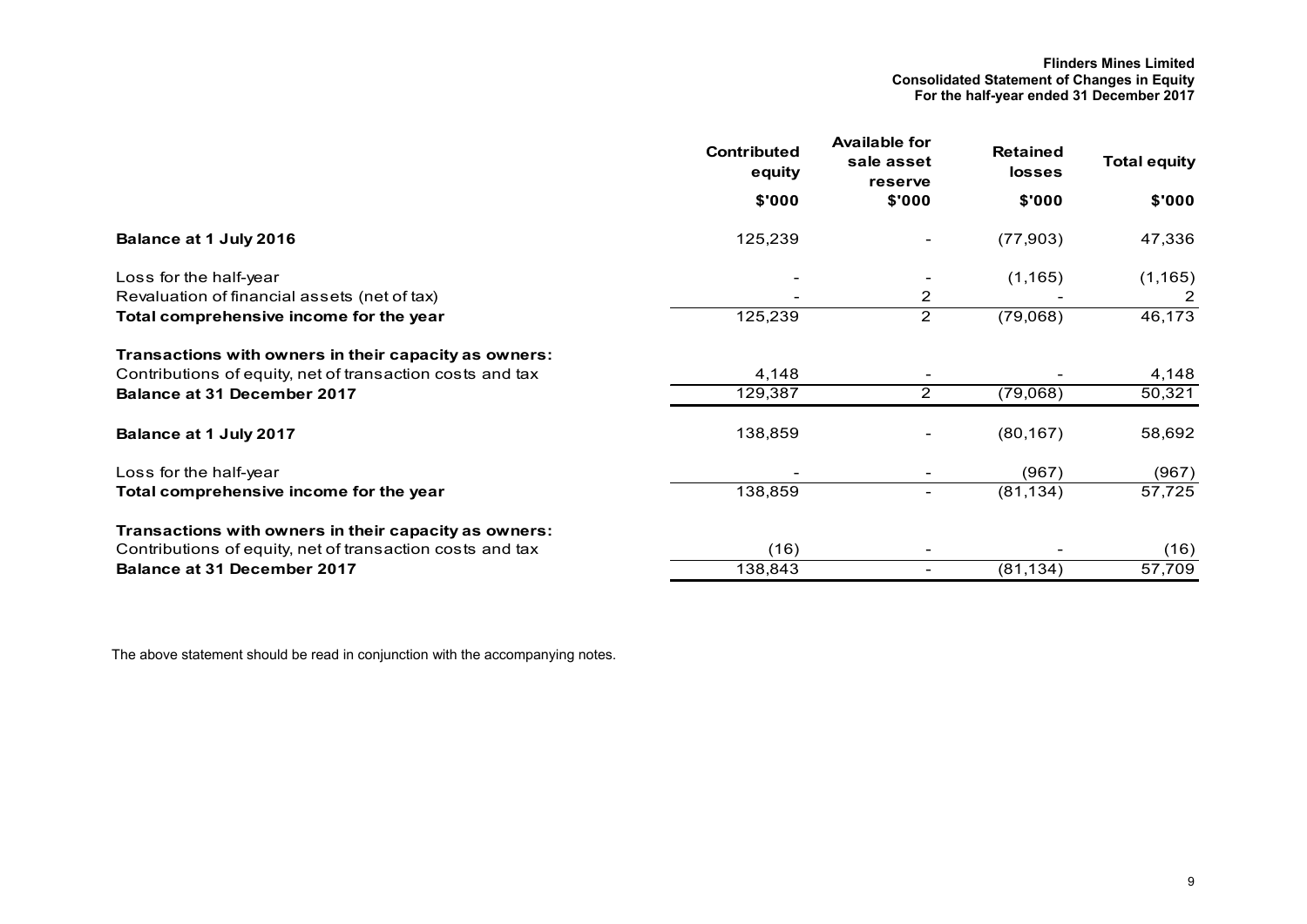#### **Flinders Mines Limited Consolidated Statement of Cash Flows For the half-year ended 31 December 2017**

|                                                                  |              | 31-Dec-17 | 31-Dec-16 |
|------------------------------------------------------------------|--------------|-----------|-----------|
|                                                                  | <b>Notes</b> | \$'000    | \$'000    |
| Cash flows from operating activities                             |              |           |           |
| Payments to suppliers and employees                              |              | (891)     | (1,230)   |
| Interest received                                                |              | 65        | 20        |
| Net cash (outflow) from operating activities                     |              | (826)     | (1,210)   |
| Cash flows from investing activities                             |              |           |           |
| Proceeds from sale of available-for-sale financial assets        |              | 73        |           |
| Payments for exploration activities                              |              | (7,678)   | (323)     |
| Net cash (outflow) from investing activities                     |              | (7,605)   | (323)     |
| Cash flows from financing activities                             |              |           |           |
| Proceeds from issues of shares and other equity securities       |              |           | 4,196     |
| <b>Transaction costs</b>                                         |              | (16)      | (48)      |
| Proceeds from borrowings                                         |              | 3,000     |           |
| Net cash inflow from financing activities                        |              | 2,984     | 4,148     |
| Net (decrease)/increase in cash and cash equivalents             |              | (5, 447)  | 2,615     |
| Cash and cash equivalents at the beginning of the financial year |              | 10,067    | 551       |
| Cash and cash equivalents at the end of the half-year            |              | 4,620     | 3,166     |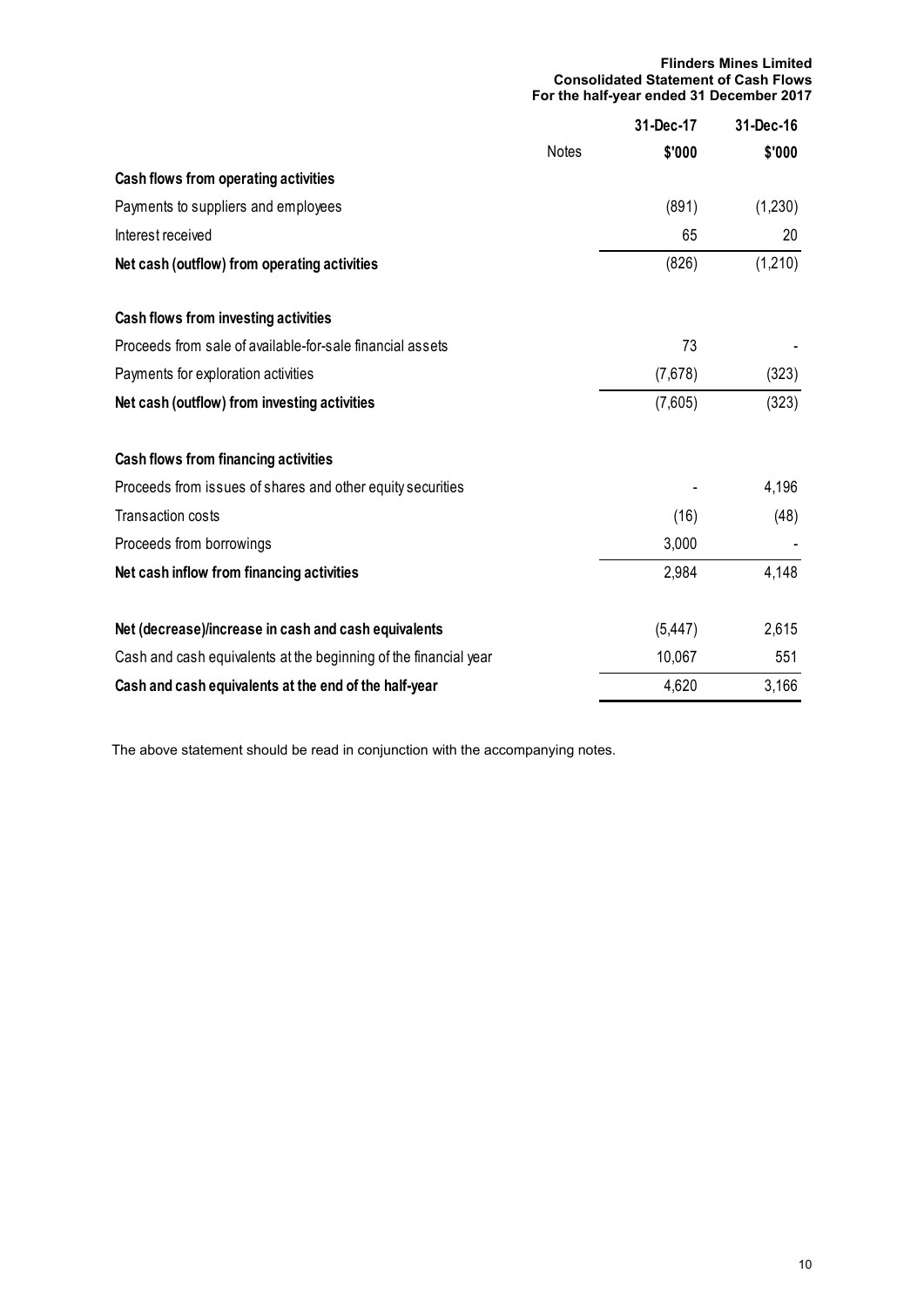#### **1 Corporate information**

The consolidated financial report of Flinders Mines Limited and its subsidiaries (together referred to as the "Consolidated Entity" or the "Group") for the half-year ended 31 December 2017 was authorised for issue in accordance with a resolution of the Directors on 13 March 2018.

The Board of Directors has the power to amend the consolidated financial statements after issue.

Flinders Mines Limited (the "Company" or "Flinders") is a for-profit company limited by shares whose shares are publicly traded on the Australian Securities Exchange. The Company and its subsidiaries were incorporated and domiciled in Australia. The registered office and principal place of business of the Company is 45 Ventnor Avenue, West Perth, WA 6005.

The amounts contained in the financial report have been rounded to the nearest \$1,000 (unless otherwise stated) pursuant to the option available to the Company under ASIC Class Order 2016/191. The Company is an entity to which this Class Order applies.

#### **2 Summary of significant accounting policies**

#### **a) Basis of preparation**

These condensed consolidated interim financial statements are a general purpose financial report which has been prepared in accordance with AASB 134 Interim Financial Reporting and the *Corporations Act 2001*. They do not include all of the information required for full annual financial statements, and should be read in conjunction with the consolidated financial statements of the Consolidated Entity as at and for the year ended 30 June 2017.

#### **b) Comparatives**

When required by Australian Accounting Standards, comparative figures have been adjusted to confirm to changes in presentation for the current half-year ended 31 December 2017.

#### **c) Adoption of new and revised Accounting Standards**

The accounting polices adopted in preparation of the consolidated financial statements are consistent with those followed in the preparation of the Group's annual financial statements for the year ended 30 June 2017, except for the adoption of new standards and interpretations below.

#### **d) Changes in Accounting Policy**

All relevant new and amended Accounting Standards and Interpretations which became applicable on 1 July 2017 and have been adopted by the Group. These included:

- AASB 2016-1 Amendments to Australian Accounting Standards Recognition of Deferred Tax Assets for Unrealised Losses [AASB 112]; and
- AASB 2016-2 Amendments to Australian Accounting Standards Disclosure Initiative: Amendments to AASB 107.

The adoption of these amendments did not have any impact on the current period or any prior period and is not likely to affect future periods.

There are no other standards that are not yet effective and that would be expected to have a material impact on the entity in the current or future reporting periods and on foreseeable future transactions.

#### **e) Going Concern**

Per Note 5, the Company is required to repay the unsecured short term loan facility with PIO Mines Pty Limited, subsidiary of its major shareholder, TIO (NZ) Limited ("TIO"), by 30 June 2018. The Company intends to complete a rights issue prior to 30 June 2018 to repay this facility.

Further as announced on 6 November 2017, the Company and TIO have entered into a subscription agreement under which TIO has agreed to subscribe for the number of Company shares under the rights issue equal to the lesser of its pro-rata entitlement and any amount of the loan facility principal outstanding divided by the subscription price subject to (amongst other things):

- Final TIO board approval once the terms of the rights issue are determined; and
- Launch of the intended rights issue no later than 30 June 2018.

The Directors have a reasonable expectation that funding would be available to repay or extend the unsecured loan and to fund ongoing exploration and evaluation programs. On this basis, the financial statements have been prepared on a going concern basis.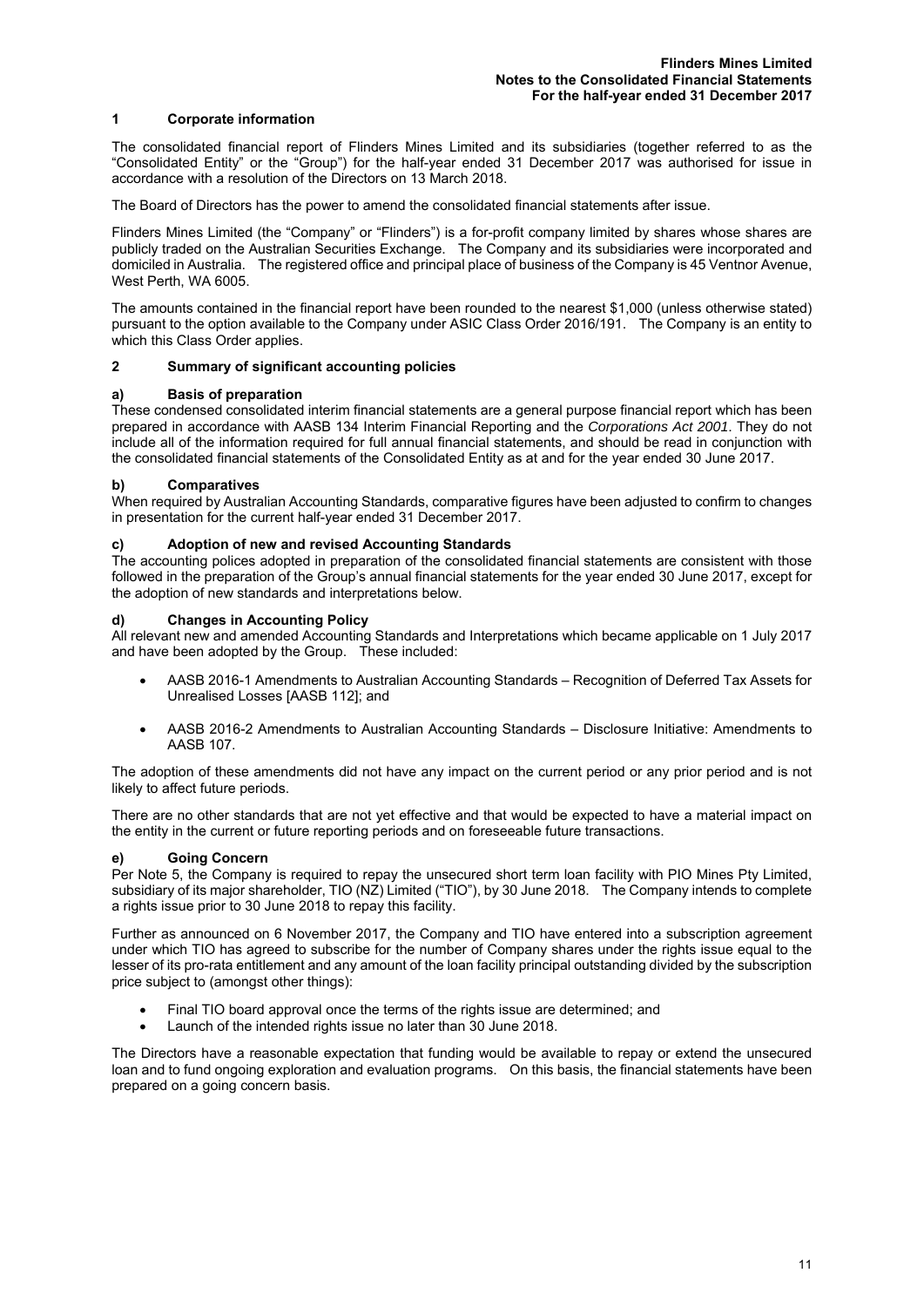#### **3 Segment Reporting**

| 31-Dec-17                                                             | Pilbara Iron<br>Ore        |        | <b>Canegrass Other Minerals</b> | Total               |
|-----------------------------------------------------------------------|----------------------------|--------|---------------------------------|---------------------|
|                                                                       | \$'000                     | \$'000 | \$'000                          | \$'000              |
|                                                                       |                            |        |                                 |                     |
| <b>Segment result</b>                                                 |                            |        | (49)                            | (49)                |
| Capital expenditure written off/impaired                              |                            |        | (49)                            | (49)                |
| <b>Total segment assets</b>                                           | 55,633                     | 461    |                                 | 56,094              |
| Unallocated assets                                                    |                            |        |                                 | 5,339               |
| <b>Total Assets</b>                                                   |                            |        |                                 | 61,433              |
| <b>Segment assets movement:</b>                                       |                            |        |                                 |                     |
| Capital expenditure                                                   | 6,813                      | 391    | 49                              | 7,253               |
| Impairment of assets                                                  |                            |        | (49)                            | (49)                |
| Total movement for the half-year ended 31 Dec 2017                    | 6,813                      | 391    | $\blacksquare$                  | 7,204               |
| 31-Dec-16                                                             | Pilbara Iron<br><b>Ore</b> |        | <b>Canegrass Other Minerals</b> | Total               |
|                                                                       | \$'000                     | \$'000 | \$'000                          | \$'000              |
| <b>Segment result</b>                                                 |                            |        | (58)                            | (58)                |
| Capital expenditure written off/impaired                              |                            |        | (58)                            | (58)                |
| <b>Total segment assets</b>                                           | 46,802                     | 16     | 22                              | 46,840              |
| Unallocated assets                                                    |                            |        |                                 | 3,663               |
| <b>Total Assets</b>                                                   |                            |        |                                 | 50,503              |
| <b>Segment assets movement:</b>                                       |                            |        |                                 |                     |
| Capital expenditure                                                   | 285                        | 16     | 80                              | 381                 |
| Impairment of assets                                                  |                            |        | (58)                            | (58)                |
| Total movement for the half-year ended 31 Dec 2016                    | 285                        | 16     | 22                              | 323                 |
|                                                                       |                            |        | 31-Dec-17<br>\$'000             | 31-Dec-16<br>\$'000 |
| <b>Segement Result</b>                                                |                            |        | (49)                            | (58)                |
| Other revenue                                                         |                            |        | 65                              | 20                  |
| Profit on sale of available for sale financial assets                 |                            |        | 42                              |                     |
| Loss on disposal of assets                                            |                            |        | (7)                             |                     |
| Administrative expenses<br>Rehabilitation of non operating mine sites |                            |        | (957)<br>(43)                   | (1, 102)            |
| Finance costs                                                         |                            |        | (18)                            | (25)                |
| Profit/loss before income tax                                         |                            |        | (967)                           | (1, 165)            |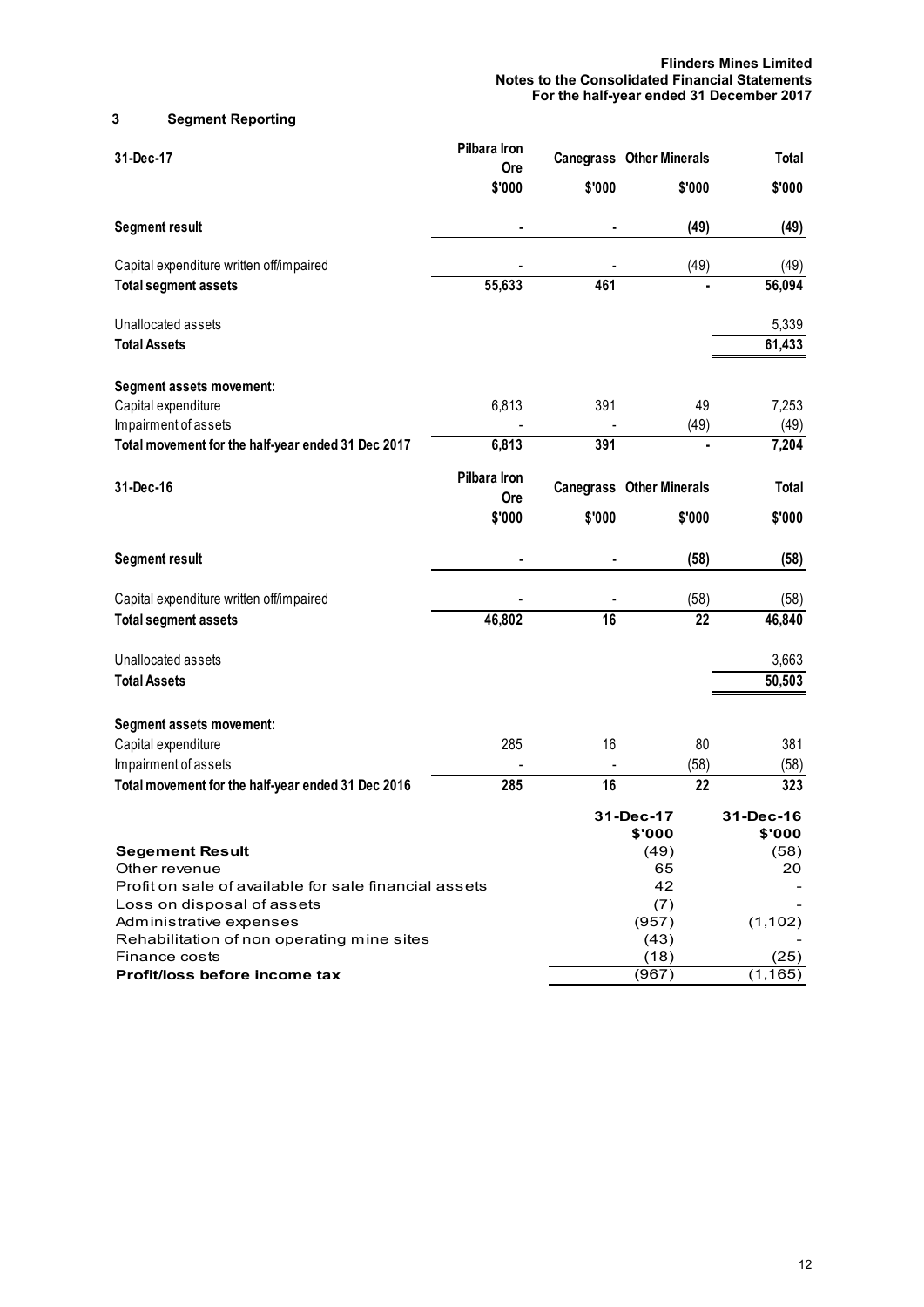**4 Revenue and Expenses** 

|                                                       | 31-Dec-17<br>\$'000 | 31-Dec-16<br>\$'000 |
|-------------------------------------------------------|---------------------|---------------------|
| Other revenue                                         |                     |                     |
| Interest received                                     | 65                  | 20                  |
|                                                       | 65                  | $\overline{20}$     |
|                                                       | 31-Dec-17           | 31-Dec-16           |
|                                                       | \$'000              | \$'000              |
| Other income                                          |                     |                     |
| Profit on sale of available for sale financial assets | 42                  |                     |
| Loss on sale of assets                                | (7)                 |                     |
|                                                       | $\overline{35}$     |                     |
|                                                       | 31-Dec-17           | 31-Dec-16           |
|                                                       | \$'000              | \$'000              |
| <b>Administrative expenses</b>                        |                     |                     |
| Compliance                                            | 112                 | 188                 |
| Depreciation                                          | 22                  | 21                  |
| Administration costs                                  | 470                 | 195                 |
| Salary and wages                                      | 291                 | 406                 |
| Legal fees                                            | 38                  | 70                  |
| Occupancy costs                                       | 24                  | 101                 |
| Marketing and promotion                               |                     | 121                 |
|                                                       | 957                 | 1,102               |
|                                                       | 31-Dec-17           | 31-Dec-16           |
|                                                       | \$'000              | \$'000              |
| Other expense                                         |                     |                     |
| Exploration expenditure written off                   | 49                  | 58                  |
| Rehabilitation of non operating mine sites            | 43                  |                     |
|                                                       | 92                  | 58                  |
|                                                       | 31-Dec-17           | 31-Dec-16           |
|                                                       | \$'000              | \$'000              |
| <b>Finance costs</b>                                  |                     |                     |
| Interest expense                                      | 17                  | 24                  |
| Bank fees                                             | 1                   | $\mathbf{1}$        |
|                                                       | 18                  | $\overline{25}$     |
| <b>Borrowings</b><br>5                                |                     |                     |
|                                                       | 31-Dec-17           | 30-Jun-17           |
|                                                       | \$'000              | \$'000              |
| <b>Current</b>                                        |                     |                     |
| Loan                                                  | 3,000               |                     |

On 6 November 2017, the Company announced that it had entered into an unsecured short term loan facility with PIO Mines Pty Limited, a subsidiary of its major shareholder, TIO (NZ) Limited.

The key terms are as follows:

- A\$5m, available in two tranches, A\$3m immediately and A\$2m between 15 January 2018 and 15 February 2018;
- Repayable on or before 30 June 2018;
- Interest payable on repayment date at a rate of 3.885% per annum; and
- Funds must be used to complete the PIOP maturation work programmes.

As at 31 December 2017, A\$2m remained undrawn of this loan facility. Refer to Note 8 for subsequent draw down.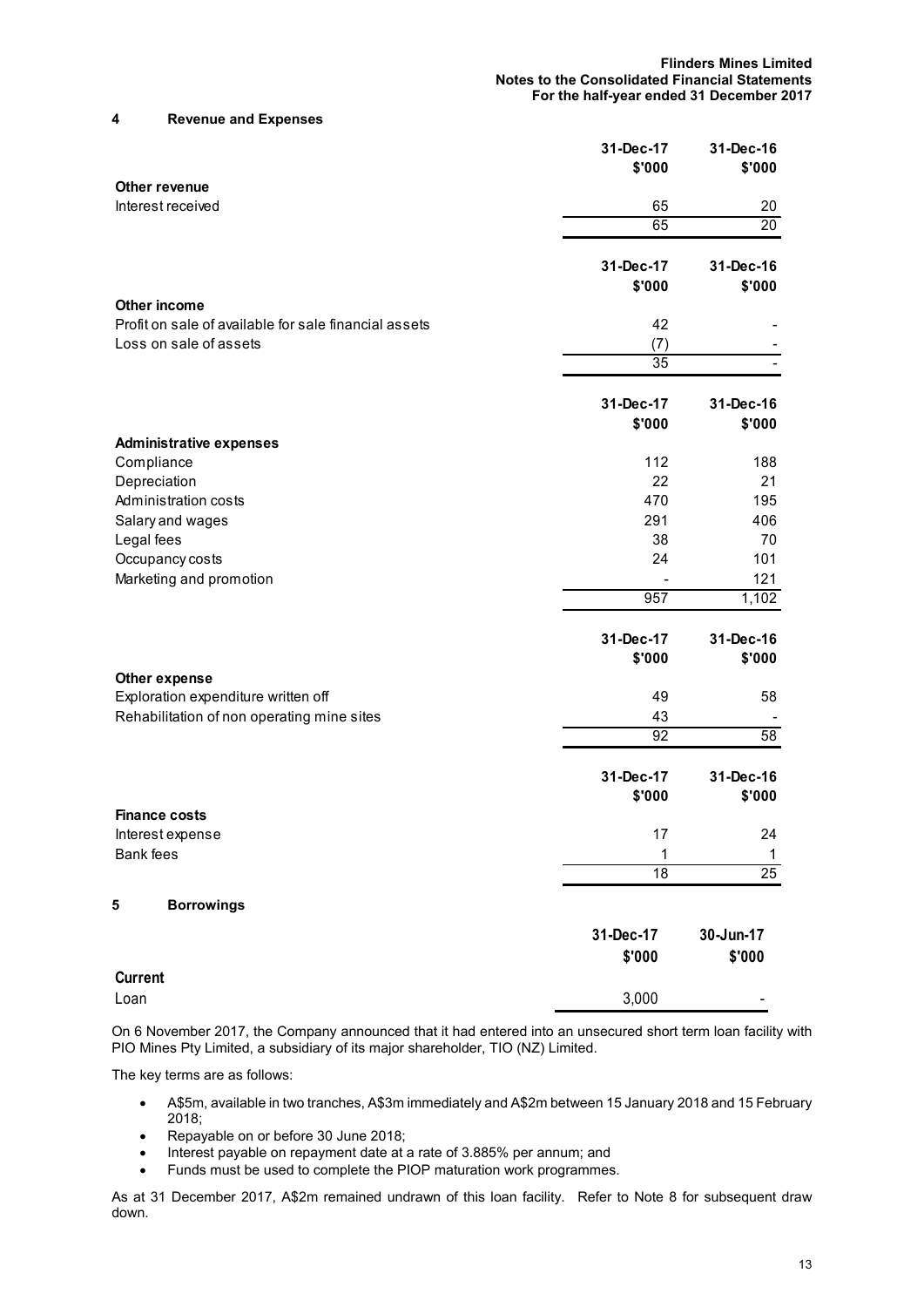#### **6 Contributed Equity**

|                                                          | <b>No. of Shares</b> | \$'000  |
|----------------------------------------------------------|----------------------|---------|
| <b>Issued shares:</b>                                    |                      |         |
| At 1 July 2016                                           | 2,947,152,568        | 125,239 |
| Shares issued pursuant to non-renounceable rights issues | 419,798,878          | 13,717  |
| Share issue costs                                        |                      | (97)    |
| As at 30 June 2017                                       | 3.366.951.446        | 138,859 |
| At 1 July 2017                                           | 3.366.951.446        | 138,859 |
| Share issue costs                                        |                      | (16)    |
| As at 31 December 2017                                   | 3,366,951,446        | 138,843 |

#### **7 Contingent Assets and Liabilities**

The Directors are not aware of any contingent assets or liabilities as at 31 December 2017.

#### **8 Commitments**

In order to maintain current rights of tenure to exploration tenements, the Group is required to meet the minimum expenditure requirements specified by various States and Territory Governments. These obligations are subject to renegotiation when application for a mining lease is made and at other times. These obligations are not provided for in this financial report.

The minimum level of exploration expenditure expected in the year ending 30 June 2018 for the Group is approximately \$1.400m. These obligations are expected to be fulfilled in the normal course of operations.

#### **8 Events Occurring after the Reporting Period**

On 19 January 2018, the Company drew the remaining A\$2m available on the A\$5m loan facility with PIO Mines Pty Limited.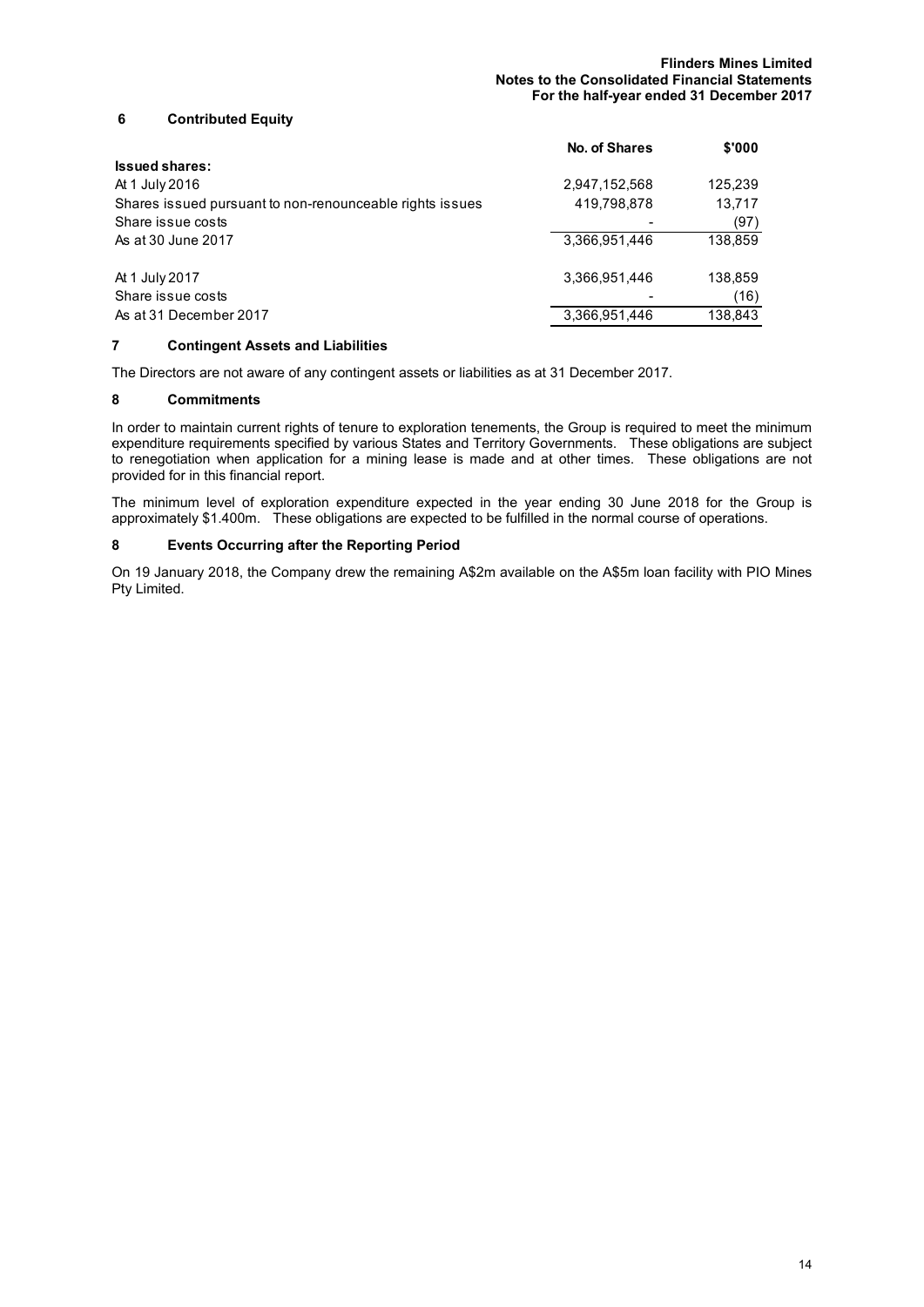In accordance with a resolution of the Directors of Flinders Mines Limited, I state that:

- 1. In the opinion of the Directors:
- a) The financial statements and notes of Flinders Mines Limited for the half-year ended 31 December 2017 are in accordance with the *Corporations Act 2001*, including:
	- (i) giving a true and fair view of its financial position as at 31 December 2017 and performance;
	- (ii) complying with Accounting Standards AASB 134 Interim Financial Reporting and the *Corporations Regulations 2001*.
- b) With reference to Note 2, there are reasonable grounds to believe that the Company will be able to pay its debts as and when they become due and payable.

On behalf of the board

David McAdam Executive Director

Perth, Western Australia 13 March 2018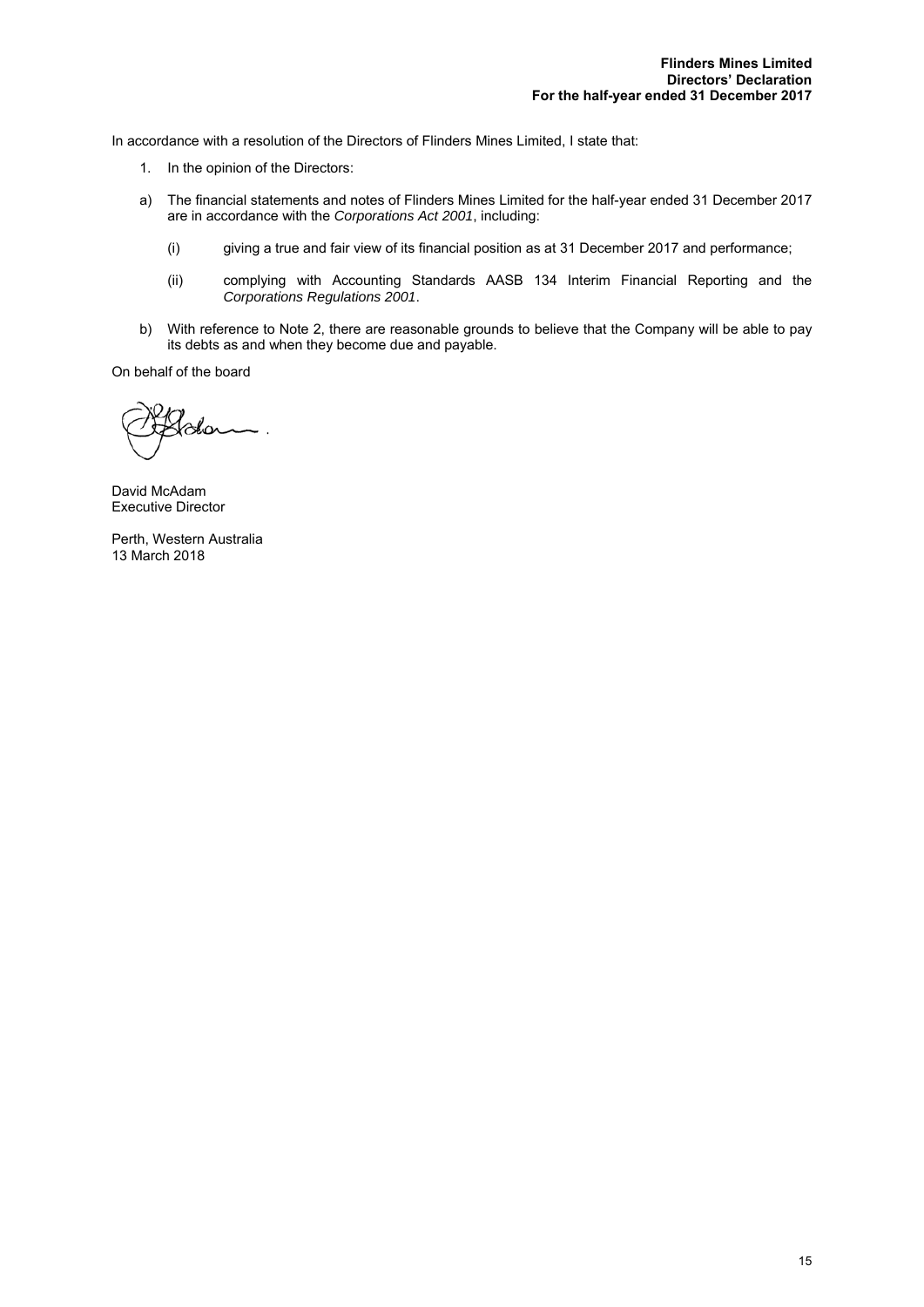

# Independent Auditor's Review Report

#### To the shareholders of Flinders Mines Limited

#### **Report on the Half-year Financial Report**

#### **Conclusion**

We have reviewed the accompanying **Half-year Financial Report** of Flinders Mines Limited.

Based on our review, which is not an audit, we have not become aware of any matter that makes us believe that the Half-year Financial Report of Flinders Mines Limited is not in accordance with the Corporations Act 2001, including:

- giving a true and fair view of the **Group's** financial position as at 31 December 2017 and of its performance for the Half-year period ended on that date; and
- complying with Australian Accounting Standard AASB 134 Interim Financial Reporting and the Corporations Regulations 2001.

The **Half-year Financial Report** comprises:

- Consolidated statement of financial position as at 31 December 2017
- Consolidated statement of profit or loss and comprehensive income, consolidated statement of changes in equity and consolidated statement of cash flows for the Half-year ended on that date
- Notes 1 to 8 comprising a summary of significant accounting policies and other explanatory information
- The Directors' Declaration.

The **Group** comprises Flinders Mines Limited (the Company) and the entities it controlled at the Half year's end or from time to time during the Half-year period.

#### **Responsibilities of the Directors for the Half-year Financial Report**

The Directors of the Company are responsible for:

- the preparation of the Half-year Financial Report that gives a true and fair view in accordance with Australian Accounting Standards and the Corporations Act 2001
- for such internal control as the Directors determine is necessary to enable the preparation of the Halfyear Financial Report that is free from material misstatement, whether due to fraud or error.